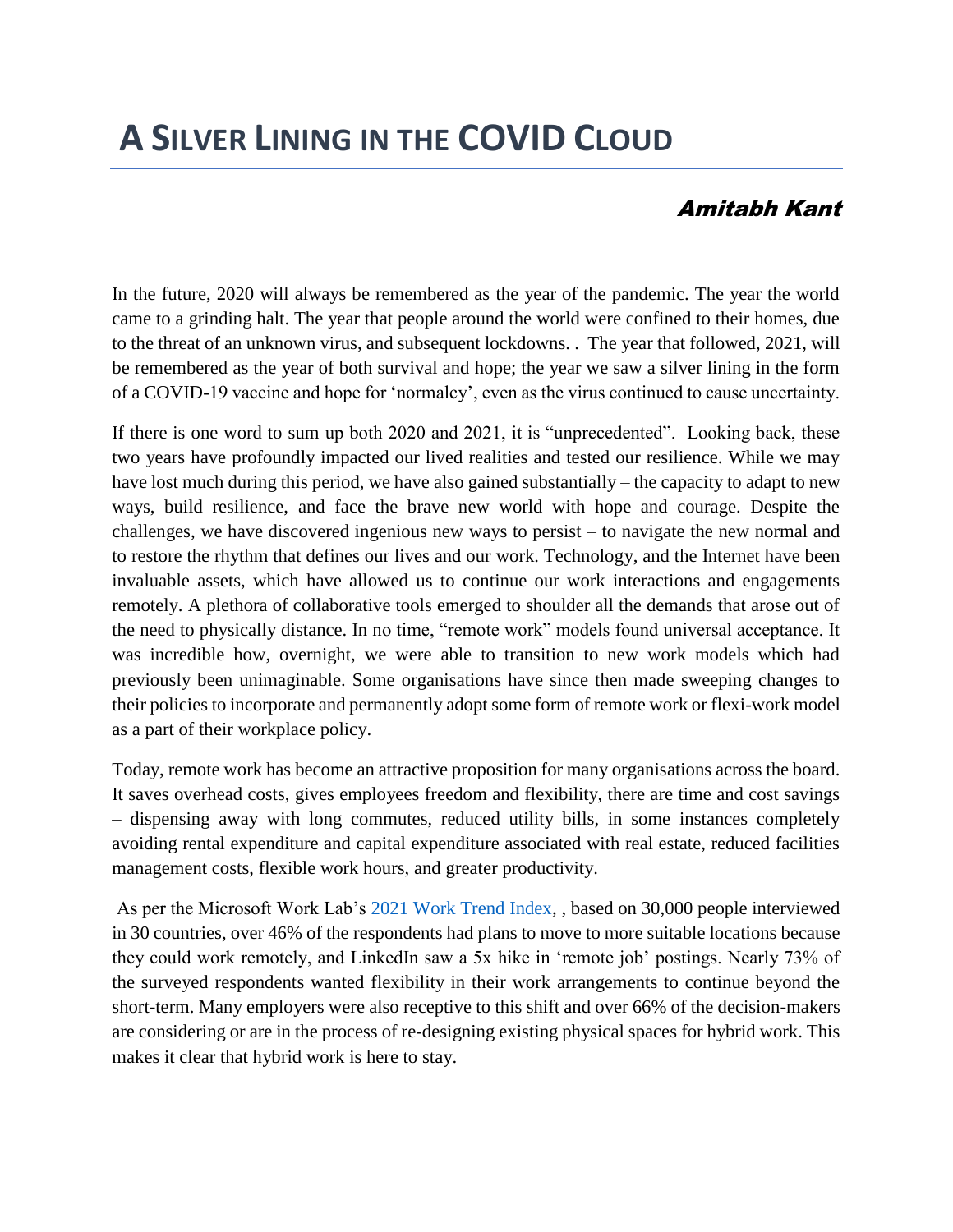## *Unbundling the Paycheck from the Protection* **:** *Rise of the Gig economy*

Traditionally, a job meant permanent lifetime employment, along with benefits such as medical and disability insurance. This structure created a job as a liability for an entrepreneur and resulted in businesses seeking ways to get the benefits of hiring new staff without taking lifetime liability for workers. This world was disrupted by the contracting/consulting paradigm, which already changed both blue and white collar jobs starting from the 80s. I see the gig economy as the next logical step in this evolution, aided by the rise of massive online platforms.

Today, young men and women are working for digital-first companies for small assignments, or 'gigs', powered by platforms accessible on their smartphones powered on cheap data, such as UrbanClap, Ola, Uber, Swiggy, Zomato, Dunzo in India. These platforms connect users to suppliers of services, smoothening the processes of discovery and availability, services pricing, and rating of service providers. Work of all kinds is getting unbundled, and hence democratized. It eventually leads to employment generation and overall skill development. Several companies pay their partners, be it drivers or delivery executives or other such personnel, according to the number of deliveries or customers they serve in a day or in a month. Companies also benefit as they save on administrative and compliance costs which they would otherwise incur for a full-time worker. Not limited to blue collar delivery boys, but also white-collar jobs like editing and content generation (**Freelancer.com**), software engineering **(github.com)** and even engineering consulting (**upwork.com**)! Given the technological transformation that Indian companies are undergoing, the gig economy is bound to grow. In order to successfully utilise the gig economy as a way of engaging the rising workforce, skill sets, technological access and regulations for protection of workers have to be at the right spot.

## *Hybrid Work – Where do we go from here?*

As the pandemic has lessened in intensity, an increasing number of employers have opened up offices and some have resumed physical operations, while others have retained the hybrid model. There are some sectors or positions where the digital IT infrastructure is sufficient for supporting remote work completely, but for others, physical presence is required, especially for things such as technology/science laboratories, hospitals, manufacturing and other sectors which require specialised infrastructure available only in a limited physical setup. We can thus expect that from here on, there will be a whole range of hybrid work models which are going to evolve – with varying degrees of support for "work-from-home".

As the kinks get ironed out, there are some lasting benefits to having permanent hybrid models. It does the unthinkable – for the first time in human history, people do not have to move to obtain access to better opportunities. In the Indian context, this would mean that people would be able to save rent as they continued to live in their home towns – consequently also ease some of the existing pressures on the population stressed larger tier cities. This can thus be a game-changing move in terms of democratising access to opportunities and making newer opportunities available